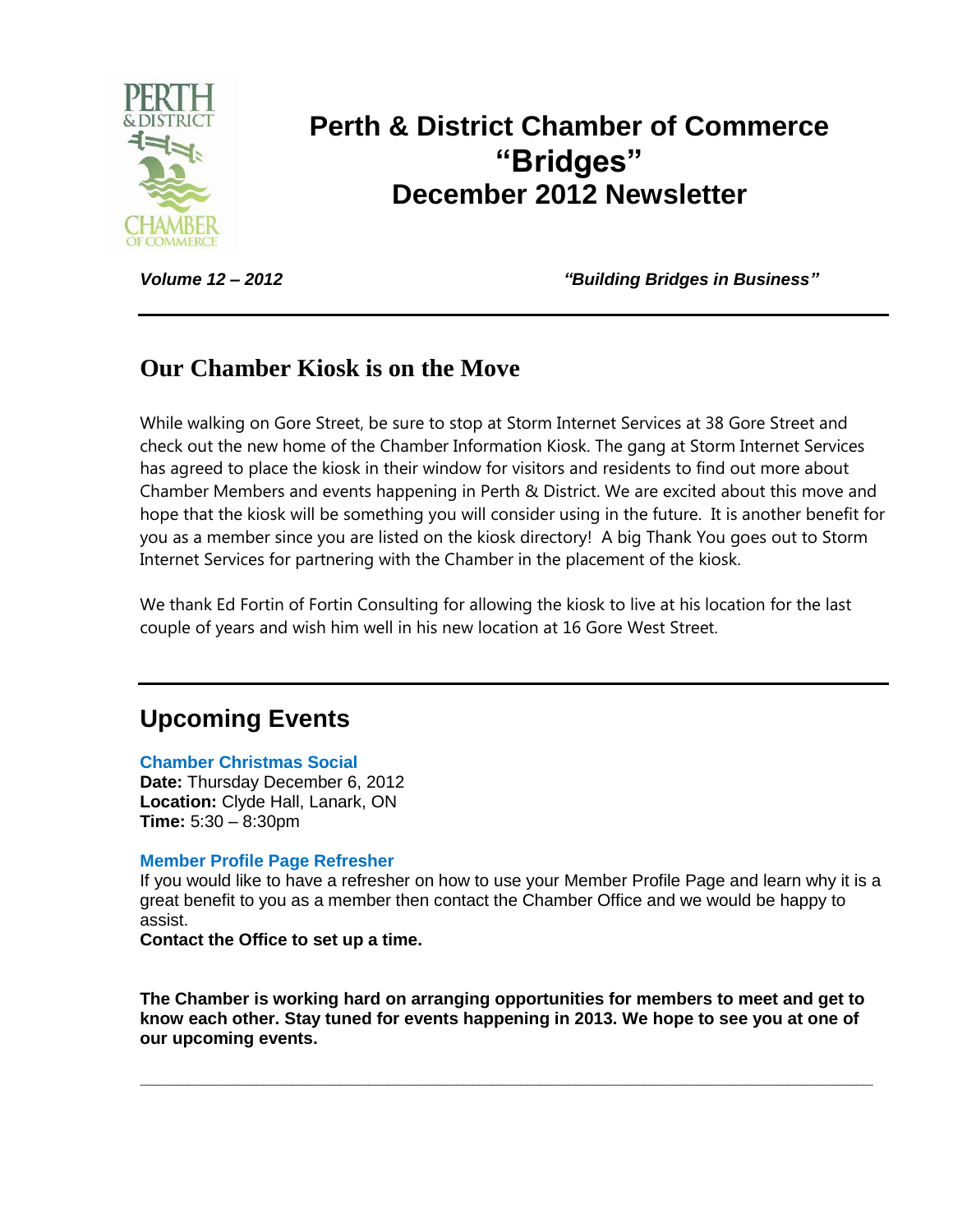# **Chamber Benefit – Member 2 Member Benefits**

#### **Member 2 Member Benefit Initiative**

The Chamber is currently putting the final touches on our Member 2 Member Benefit Initiative.

The Chamber's new Member to Member initiative will be crafted to allow Chamber members to publish members-only specials by entering the information into their member profile page. Once a month members will receive by email from the Chamber a compiled list of all Members-Only specials with links to all the pertinent information. In order to have your specials included you must have your Member Profile Page activated. More information and instructions including guidelines will be sent out shortly.

**Stay Tuned**

## **Member Profile of the Month:**

The Grounds Guys Landscape Management

*(Written and submitted by the Grounds Guys Landscape Management ).*



The Grounds Guys - Lanark County

This landscape franchise company is a locally owned by Rene Bosman. The Grounds Guys Brand provides Landscape Management and Grounds Maintenance services for commercial and residential customers throughout Canada and the US. Using the code of care which puts customers first using a positive attitude, respect for all and enjoying life in the process.

Rene and his crew have set up shop in the old A&B Ford building in Perth having out grown their home base in Lanark. Now employing 12, they are spread out from Johnston and Brockville to Smiths Falls and Carleton Place to Ottawa. Where ever you go you will see the clean shiny trucks, friendly uniformed staff and state of the art equipment sharpened and maintained daily leaving behind beautiful striped lawns and professionally cleared snow. They are available for spring and fall clean ups too. If you want a job well done... call the Grounds guys.

*Rene Bosman The Grounds Guys Landscape Management 613-259-2352 R.Bosman@GroundsGuys.ca www.GroundGuys.ca*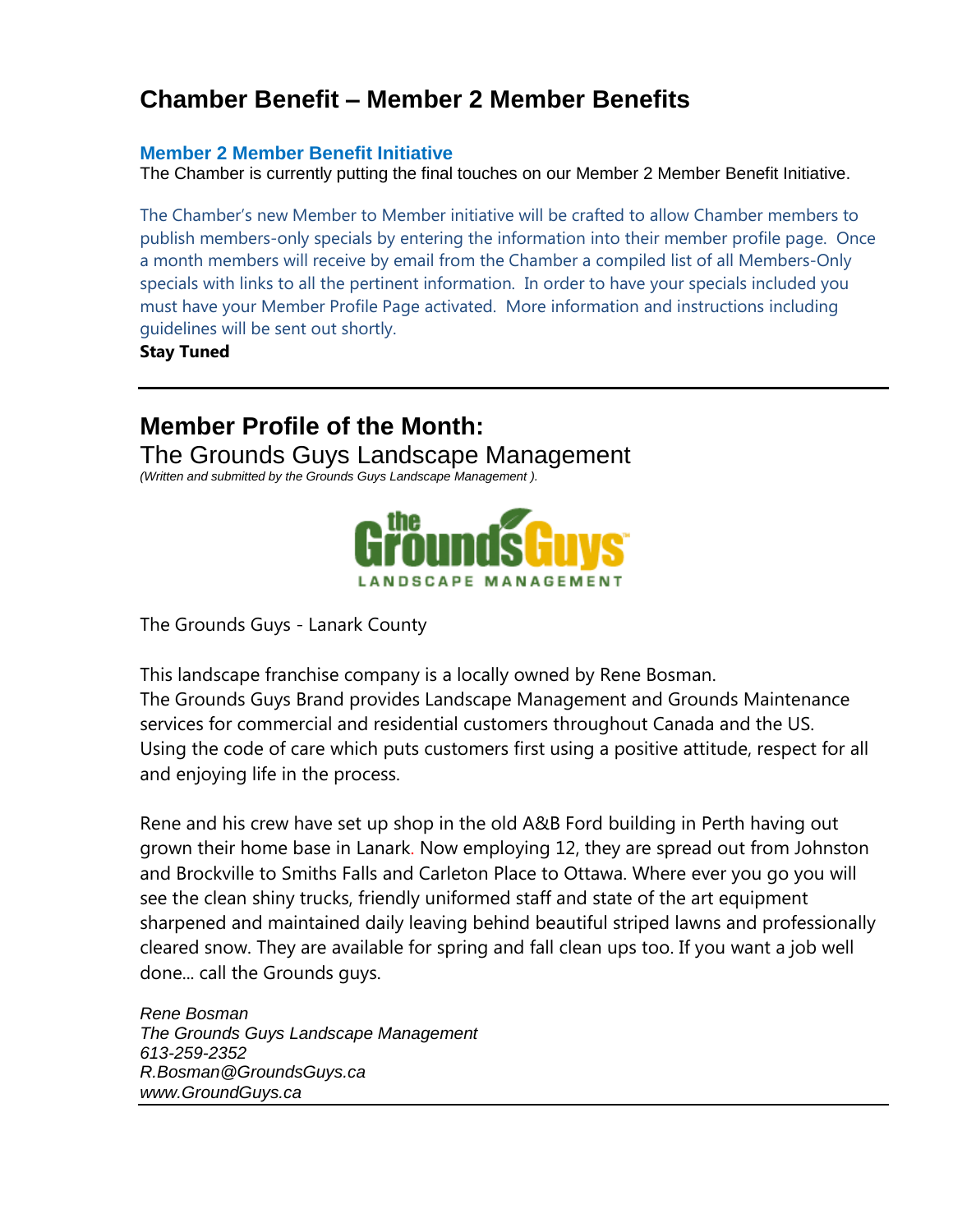### **We Welcome Our Newest Members**

| <b>HealthyBooks Bookkeeping Services</b><br>Lynn Marsh<br>32A George Ave.<br>Perth, ON<br><b>K7H 2Y9</b><br>613-464-2559<br>lynn@healthybooks.ca<br>www.healthybooks.ca | Lynn Marsh owns and operates HealthyBooks<br>Bookkeeping Services, and her clients rave about<br>what she brings to the financial table. With more<br>than seven years of business and not-for-profit<br>bookkeeping experience, Lynn has the knowledge<br>and expertise to help you address any bookkeeping<br>need. Healthy Books also provides accounting<br>software training to clients, giving them the ability to<br>learn how to navigate and use their accounting<br>software. Training is available for both the<br>QuickBooks and Simply Accounting software. |
|-------------------------------------------------------------------------------------------------------------------------------------------------------------------------|--------------------------------------------------------------------------------------------------------------------------------------------------------------------------------------------------------------------------------------------------------------------------------------------------------------------------------------------------------------------------------------------------------------------------------------------------------------------------------------------------------------------------------------------------------------------------|
| <b>Purest</b><br>Robin Duncan<br>105 Dufferin Street<br>Unit 10<br>Perth, ON K7H 3A5<br>purestnaturalproducts@sympatico.ca<br>www.purestnaturalproducts.com             | Purest is your delicious choice for gluten free<br>products and ingredients. Our in store bakery<br>features baked goods, lunches and fresh and<br>frozen meals. Stop in and have a taste of what we<br>have to offer.                                                                                                                                                                                                                                                                                                                                                   |

### **Perth's Classic Theatre Festival Announces New Season of Comedy Hits in New Venue**

**(written by Classic Theatre Festival)**

The Classic Theatre Festival is busy planning its fourth season of professional productions from the golden age of Broadway, and its 2013 lineup promises two long-running comedies as well as a new venue.

Next year's venue is the Full Circle Theatre, a lovingly built, intimate space located at 26 Craig Street in Perth that sits astride Last Duel Park, with a view of the Tay River. The air conditioned, wheelchair accessible space (which also features hearing assist devices) is home to the original seats from the historic Balderson Theatre, and no audience member is ever further than 25 feet from the stage.

The 2013 summer lineup opens with Neil Simon's rarely produced comedy The Star Spangled Girl, a laugh-filled look at political polarization that could have been ripped from today's headlines. It's a comedy that proves opposites really do attract, and runs July 12- August 4.

It's followed by Leslie Stevens' The Marriage-Go-Round (August 9- September 1), a gem of a comedy that toys with the oft-asked 1950s query: what would happen if Marilyn Monroe had approached Albert Einstein to father her baby? That potential combination of beauty and brains is at the forefront of The Marriage-Go-Round, and marital mayhem erupts when the lives of two happily married college professors are confronted with a Swedish bombshell who throws herself at the man of the house.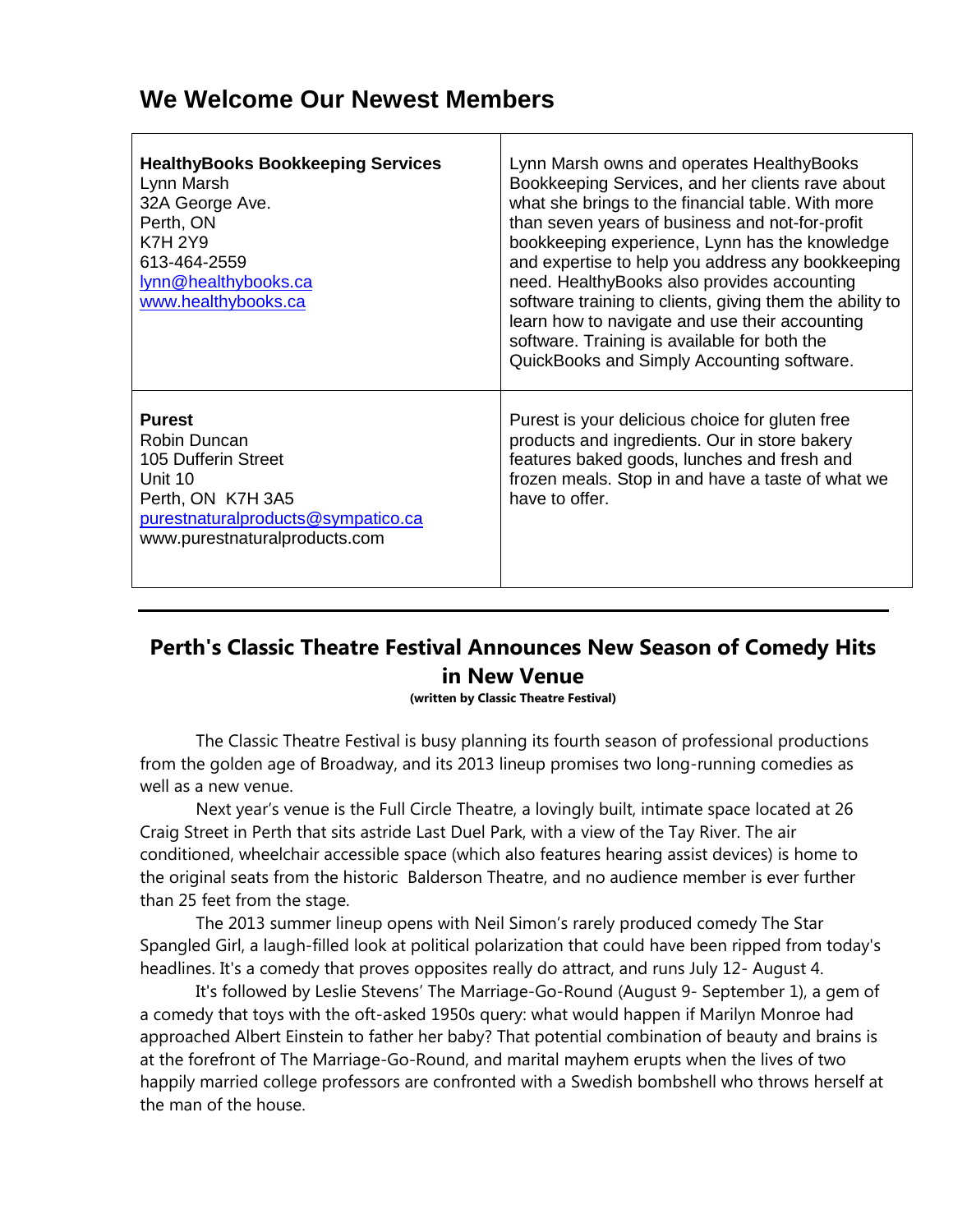All shows will run at the Full Circle Theatre from Wed.- Sat at 8 pm, with 2 pm matinees Wed., Sat. & Sun. The Festival this year is proud to be working with media sponsors WPBS-TV and Ottawa Woman magazine. In addition, the Save-a-Seat program, which opens seats to low income individuals, will return as well.

 Anyone wishing to take advantage of the Festival's wildly popular Holiday Sale, on only until December 31, can call toll- free 877-283-1283, purchase their vouchers, save 20% off each ticket

purchased, and enjoy the freedom to pick their dates later. Further information is available at [www.classictheatre.ca](http://www.classictheatre.ca/)

**\_\_\_\_\_\_\_\_\_\_\_\_\_\_\_\_\_\_\_\_\_\_\_\_\_\_\_\_\_\_\_\_\_\_\_\_\_\_\_\_\_\_\_\_\_\_\_\_\_**

# **The Public is invited to a special screening of the online fantasy TV series "Spellfury."**

**(Submitted by the Town of Perth)**

Local filmmaker Travis Gordon and his production team are having a fundraiser to raise money to finish the second season of their online tv series Spellfury. Spellfury is a fantasy-action show that is filmed in the Perth area and uses all local actors and crew. Season One of the show aired on Global Television and has been viewed over 5 million times online (YouTube, iTunes etc.) Money raised will be used to set up a film studio in the Perth area. It will bring job opportunities to the local community by employing local artists and technicians (actors, sound/lighting technicians, set builders etc.)

The fundraiser will take place on Friday December  $7<sup>th</sup>$  from 6:30-9:00pm at the Best Western Plus Perth Parkside Inn & Spa. The cost is \$10 at the door. The main event of the evening will be a screening of Spellfury (all 16 episodes, run time 45 min.) in the Hotel's "Matheson Hall" on the large projector screen. There will be light snacks and a cash bar and guests will meet with the cast and crew of the show and can donate to the cause. Guests will also be able to purchase tickets for a prize draw at the end of the evening. With a \$40 donation to the fundraiser attendees will have an opportunity to be filmed in front of a green screen and be put into an upcoming episode of Spellfury, costumes will be available for the filming.

Local Realtor Paul Gordon (Remax Riverview Realty in Perth) is co-sponsoring the event with Best Western Plus Perth Parkside Inn & Spa. The production company will be having auditions in the new year so any actors or filmmakers who would like to be involved in the show can drop off resumes and headshots at the event. The public can also donate to the fundraiser at http://www.indiegogo.com/savetherealm

For more information go to www.spellfury.com

### **Like us on Facebook**

**Wow,** the Chamber Facebook Page has hit 400 followers on Facebook!! What a great way to connect with what is happening at the Chamber and in Perth & District. If you have a Facebook Page, consider connecting with us and then we can connect with you. Check us out at [www.facebook.com/perthchamber](http://www.facebook.com/perthchamber)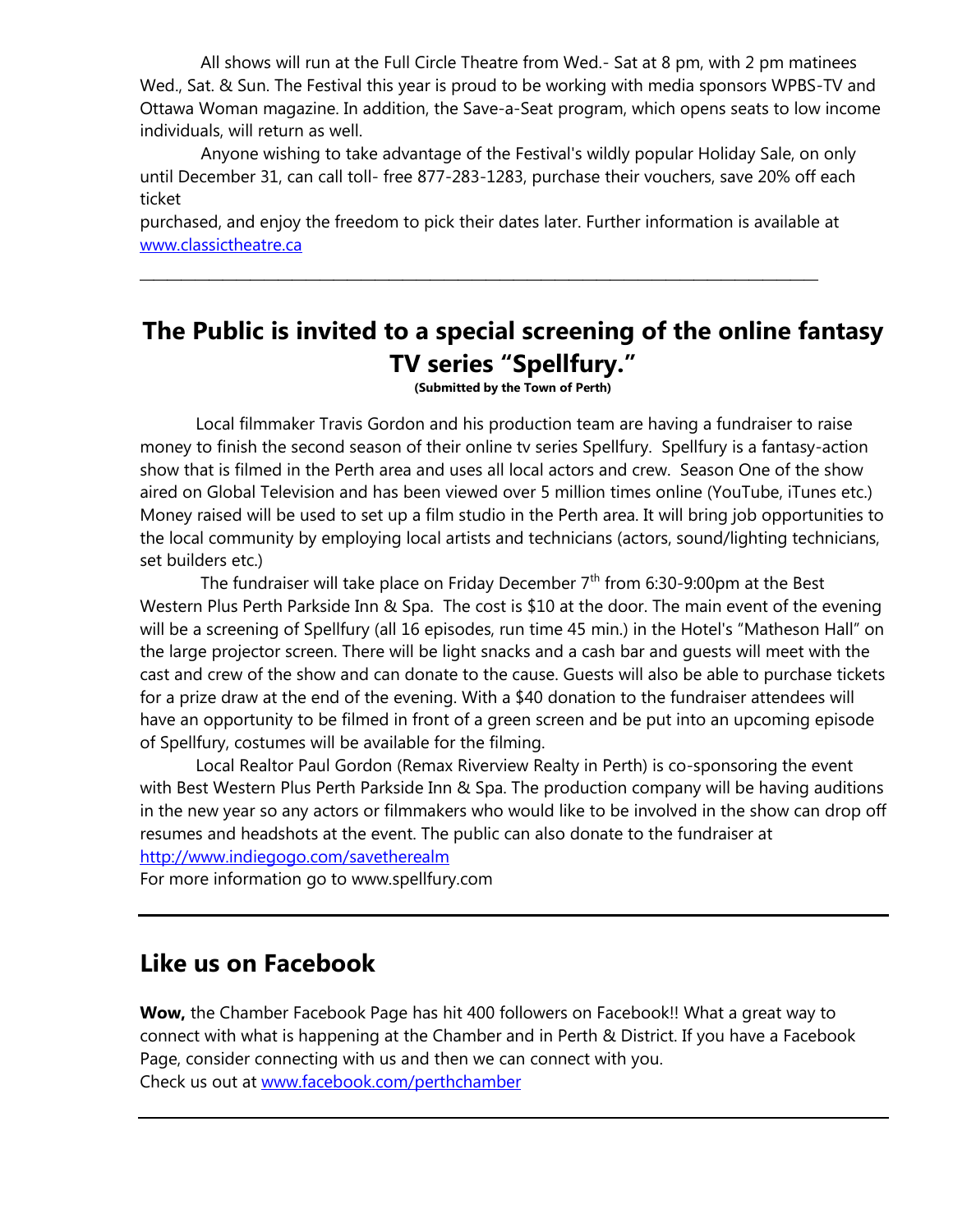## **Customer Service Seminar Notes:**

I would like to thank everyone that participated in our Customer Service Seminar on November 15<sup>th</sup>. We had a lot of people that were interested in exceptional customer service!! Some of the discussion points were:

- **Smile with your eyes**
- **Use Open Body Language**
- **Maintain Rapport**
- **Keep Eye Contact**



- **Customer Service continues until your customer or client leaves your location**
- **Be sure to genuinely thank the customer or client even if they didn't buy!**

### **Top 3 Things I learned from the Disney Customer Service Seminar which I attended:**

- **1. It may not be your fault but it is your problem**
- **2. Strive to go above and beyond what is expected (a lot of little wows make a big wow!)**
- **3. Customer Service is not only about the sales people but also the presentation of the business, including the physical building, your phone manners and your internet tools.**

*If you weren't able to attend the seminar and would like a copy of the presentation then just give me a call at the office and I would be happy to get one to you. - Pauline*

## **At The Chamber**

I would like to thank everyone for their generous support throughout the year. Over the last year we have had a lot of opportunities for networking including our popular After 5 Mixer, Chamber Events such as the Annual Dorothy Griffith Golf Tournament, the Annual Dinner and our upcoming Christmas Social. It has been a pleasure to network with all of you during these events. Of course we have also had a number of seminars throughout the year meant to support our members with their businesses and organizations. The Chamber also partnered with the Perth & District Community Foundation and the Town of Perth to organize a very successful Volunteer Fair.

As well, there were 45,000 copies of the Chamber's Visitor Guide distributed during 2012. Perth & District is a wonderful place to visit and do business and we are more than happy to let people know through the distribution of the guide but also through visits and phone calls to the Chamber Office.